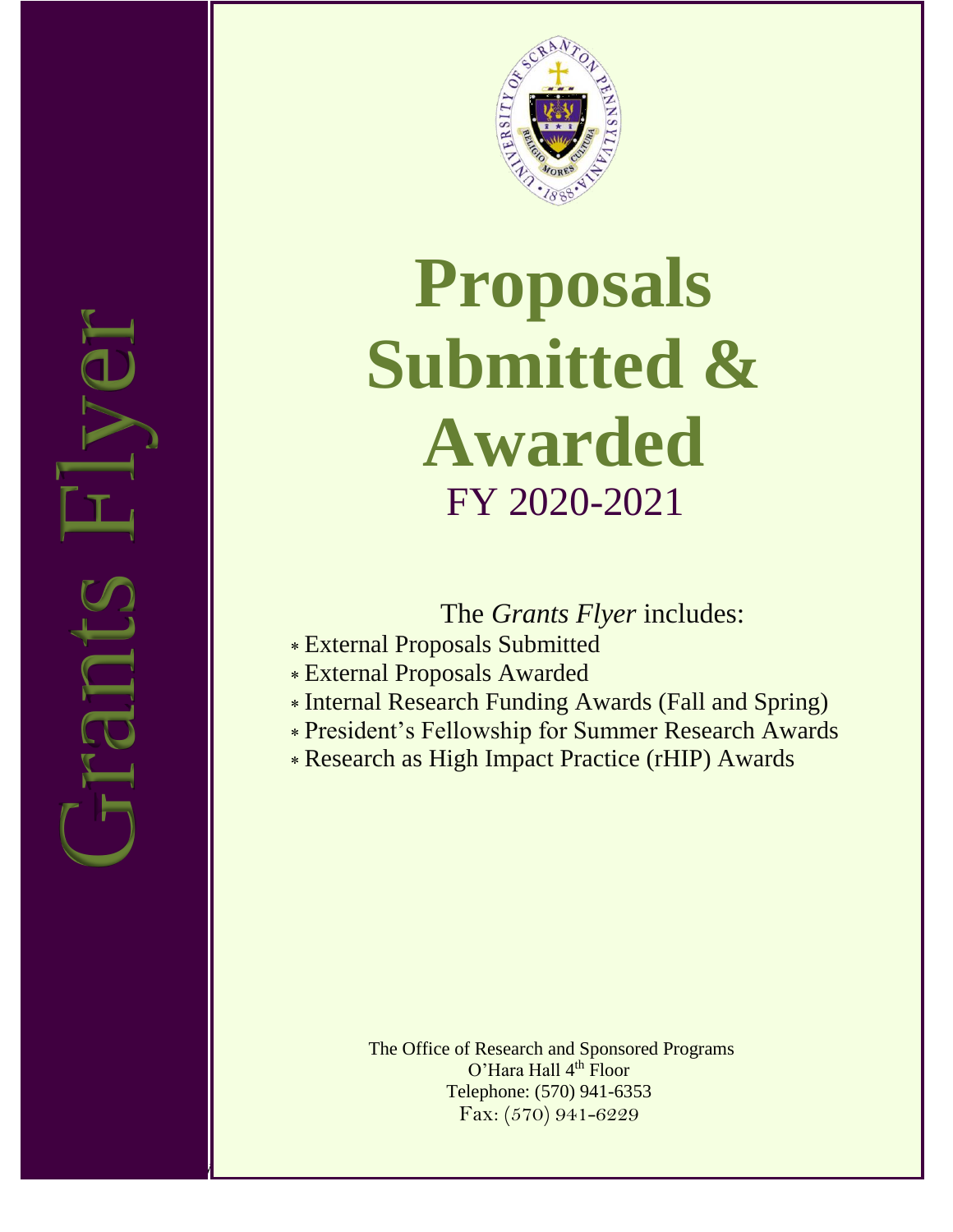### **EXTERNAL PROPOSALS SUBMITTED**

\***Dina Angeloni**, CHEW, *2020 Walk for Well Being Program,* Moses Taylor Foundation, \$1,000.

\***Mary Kay Aston,** Financial Aid, *The James P. Sweeney S. J. Family Outreach Fund,* MetLife Foundation, \$10,000.

**\*Mary Kay Aston,** Financial Aid, *The James P. Sweeney S.J. Family Outreach Fund,* Robert H. Spitz Foundation, \$10,000.

**Dr. Benjamin Bishop,** Computing Science and **Dr. Robert Spalletta,** Physics/EE, *Adapting subterranean robotics to anthracite mine fires,* Appalachian Regional Commission, \$413,456.

\***Dr. Douglas Boyle,** Accounting, *Business High School Scholars Program,* Procter & Gamble, \$12,000.

**\*Dr. Douglas Boyle,** Accounting, *Business High School Scholars Program,* Willary Foundation, \$15,000.

\***William Burke,** Financial Aid, *The Donald B. & Dorothy L. Stabler Scholarship Endowment,*  The Donald B. & Dorothy L. Stabler Foundation, \$500,000.

**Dr. Arthur Catino,** Chemistry and **Alexis Curtis** (Undergraduate Student), *Development of a Three-Component Domino Addition/Cyclization Reaction for the Synthesis of Triarylmethanes (TRAMs),* Pennsylvania Academy of Science, \$750.

**Dr. Arthur Catino,** Chemistry and **Kaila Steenback** (Undergraduate Student), *Synthesis of Tetraarylmethanes via the Truce-Smiles Rearrangment,* Pennsylvania Academy of Science, \$750.

**\*Julie Cohen,** Community Relations, and **Helen Wolf,** Campus Ministries, *The University of Scranton Refugee Solidarity Initiative,* Christian Brothers Foundation \$4,000.

**Julie Cohen,** Community Relations, *Scranton's Story, Our Nation's Story,* National Endowment for Humanities, \$152,791.

**\*Julie Cohen,** Community Relations, *Steam Projects for School and Community Groups,* Walmart, \$2,500.

**Dr. Bryan Crable,** Biology, *Freshwater microbial communities associated with natural debris and the Aquatic Resource for High-Frequency Underwater Research (ARTHUR) at Lake Lacawac Biological Field Station and Environmental Education Center,* Lacawac Sanctuary, \$2,735.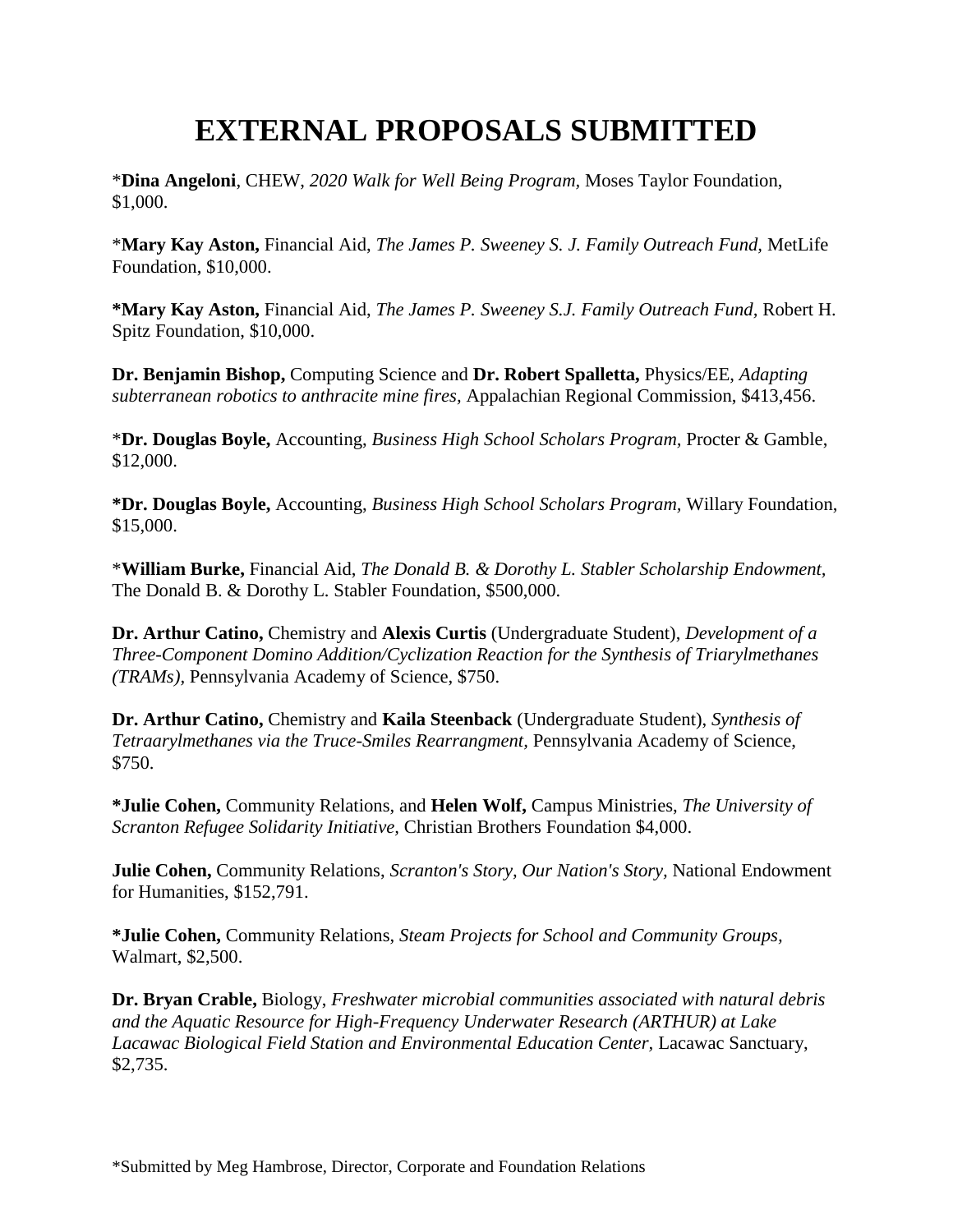**Dr. Bryan Crable,** Biology, *Physiological heterogeneity of plastic-associated microbial communities in freshwater Lake Lacawac,* National Science Foundation, \$689,727.

**Dr. Bryan Crable,** Biology, *Preliminary investigation of the physiological and functional heterogeneity of microbial communities associated with plastic and natural debris in freshwater Lake Lacawac,* Charles E. Kaufmann Foundation, \$117,961.

**Dr. Michael Fennie, Dr. Arthur Catino** and **Dr. Nicholas Sizemore,** Chemistry, *MRI: Acquisition of a 400 MHz Nuclear Magnetic Resonance (NMR) Spectrometer to Advance Research and Student Research Training at the University of Scranton,* National Science Foundation, \$431,751.

**Dr. Nathaniel Frissell,** Physics/EE, Dr. Phillip Erickson (MIT), and Dr. Travis Atkison (University of Alabama), *Enabling Space Weather Research with Global Scale Amateur Radio Datasets,* NASA, \$481,260.

**Dr. Nathaniel Frissell,** Physics/EE, *CAREER: Amateur Radio as a Tool for Studying Traveling Ionospheric Disturbances and Atmosphere-Ionosphere Coupling,* National Science Foundation, \$616,054.

**Dr. Nathaniel Frissell,** Physics/EE and Dr. Emma Bland (The University Centre in Svalbard) *New Space Weather Applications for High Frequency Radars,* Norwegian Research Council under a subcontract to The University Centre in Svalbard, \$23,079.

**Dr. Ahmed Gomaa,** Operations and Information Management, and **Dr. Satya Chattopadhyay**, Management, Marketing & Entrepreneurship, *Open Startup Morocco,* Department of State, \$251,106.

**Dr. Christopher Hauser,** Philosophy, *Summer PWOL Course Redesign,* Andrew W. Mellon Foundation (through the University of Notre Dame), \$3,999.

**Dr. Michael Jenkins,** Sociology/CJ & Criminology, and **Dr. Sinchul Back**, Sociology/CJ & Criminology, *GenCyber – Royals Cyber Investigations Camp,* GenCyber, \$101,805.

**Dr. Michael Jenkins,** Sociology/CJ & Criminology, and **Dr. Sinchul Back**, Sociology/CJ & Criminology, *GenCyber – Royals Cyber-Intelligence Camp,* GenCyber, \$60,605.

**Dr. Christie Karpiak,** Psychology, **Dr. Stacey Muir,** Mathematics, **Dr. Declan Mulhall,** Physics/EE, and **Dr. Janice Voltzow**, Biology, *New to IUSE: EHR DCL: Comparison of brief targeted interventions for engagement and persistence in introductory STEM course sequences,* National Science Foundation, \$210,068.

**\*Dr. Andrea Mantione,** Leahy Community Health Center, *University of Success,* Charles A. Frueauff Foundation, \$15,000.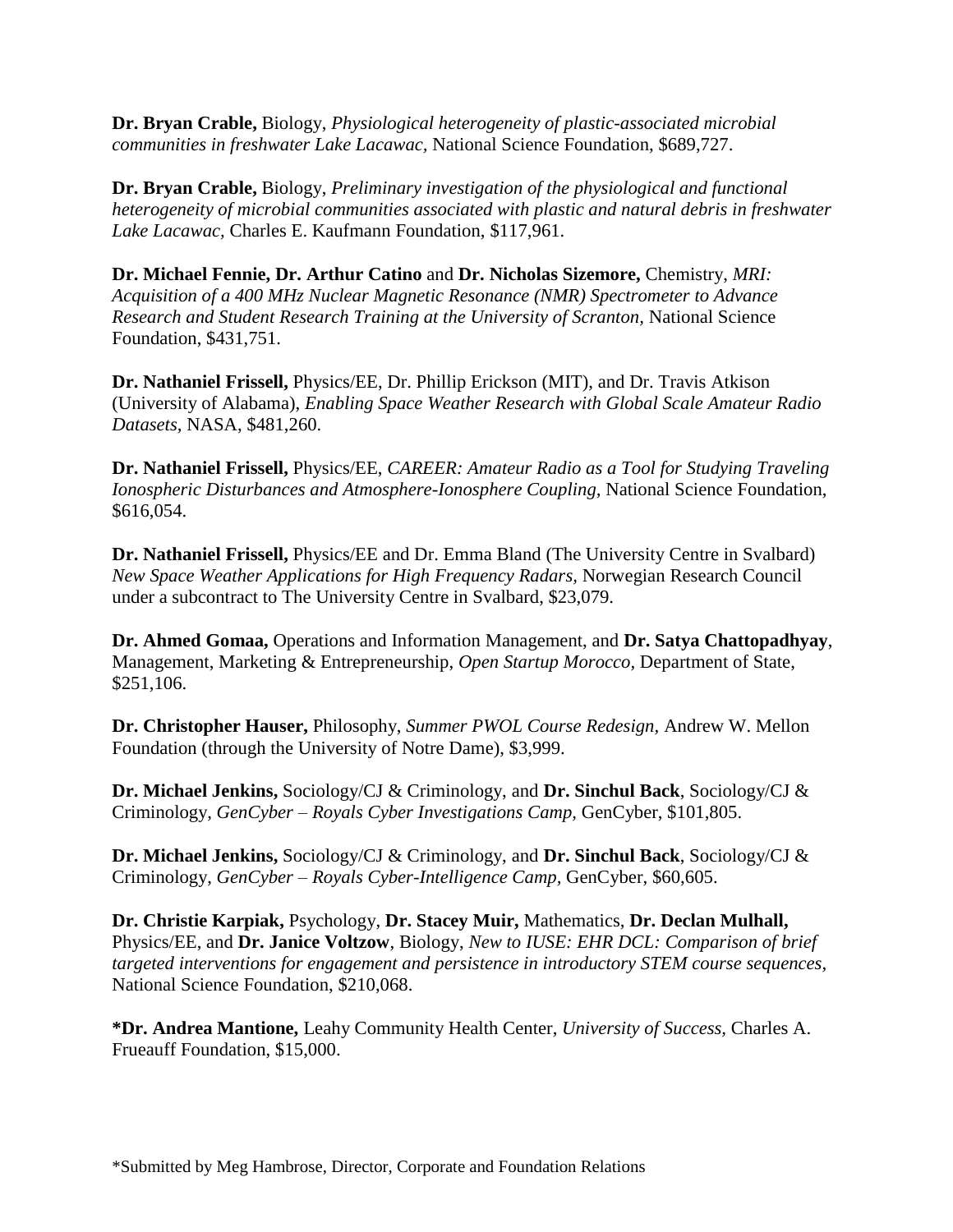**\*Dr. Andrea Mantione,** Leahy Community Health Center, *University of Success,* Overlook Estate Foundation, \$4,000.

**Dr. Darlene Miller-Lanning,** Hope Horn Gallery, *2021-2022 PPA Program Stream,* Pennsylvania Council on the Arts, \$2,000.

**Dr. Cyrus Olsen,** Theology/RS, *Anti-Racism Training for Faculty and Administration,* Lilly Fellows Program, \$3,000.

**Dr. Ann Pang-White,** Asian Studies, and **Dr. Yamile Silva**, World Languages and Cultures, *Chinese Language and Culture Program (Collaboration of UofS Asian Studies Program, Department of World Languages and Cultures, CAS, and Provost Office),* Taiwan Ministry of Education, \$16,230.

**\*Dr. Debra Pellegrino,** Panuska College of Professional Studies Dean's Office, and **Dr. Hope Baylow**, Health and Human Performance, *The Speech and Hearing Sciences Lab,* Moses Taylor Foundation, \$20,000.

**\*Dr. Debra Pellegrino,** Panuska College of Professional Studies Dean's Office, *Supporting and Expanding Professional Education and Training to Enhance ASD Services,* AllOne Foundation, \$248,032

**Dr. Charles Pinches,** Theology/RS, *"Encouraging Students' Vocational Reflection, beginning in the First-Year Seminar and extending beyond through Mentoring Relationships",* NetVue, \$47,635

**Dr. Alex Rudniy,** Computing Science, Dr. Maria Elena Oliveri (University of Nebraska), Dr. Jennifer Randall (University of Massachusetts) and Dr. David Slomp (University of Lethbridge) *Improving the Workplace English Communication Skills through Antiracist, Linguistically Affirming Next-Generation Formative Assessment Systems,* US Department of Educations, \$160,846.

**Dr. Yamile Silva,** World Languages and Cultures, *Summer Stipends,* National Endowment for Humantities, \$6,000.

**\*Edward Steinmetz,** Treasurer's Office, *Univ of Scranton COVID19 Recovery Project,* Wells Fargo Foundation, \$25,000.

**Dr. Katherine Stumpo,** Chemistry, **Dr. Timothy Foley,** Chemistry, **Dr. Spencer Galen,** Chemistry, **Dr. Patrick Orr**, Psychology, and **Dr. Robert Smith**, Biology, *MRI: Acquisition of a MALDI-TOF Mass Spectrometer for Research and Teaching at a PUI,* National Science Foundation, \$423,374.

**Dr. Katherine Stumpo,** Chemistry, *Optimization of mass spectrometry imaging of lowmolecular weight molecules in tissues using gold nanoparticles,* National Institutes of Health, \$292,090.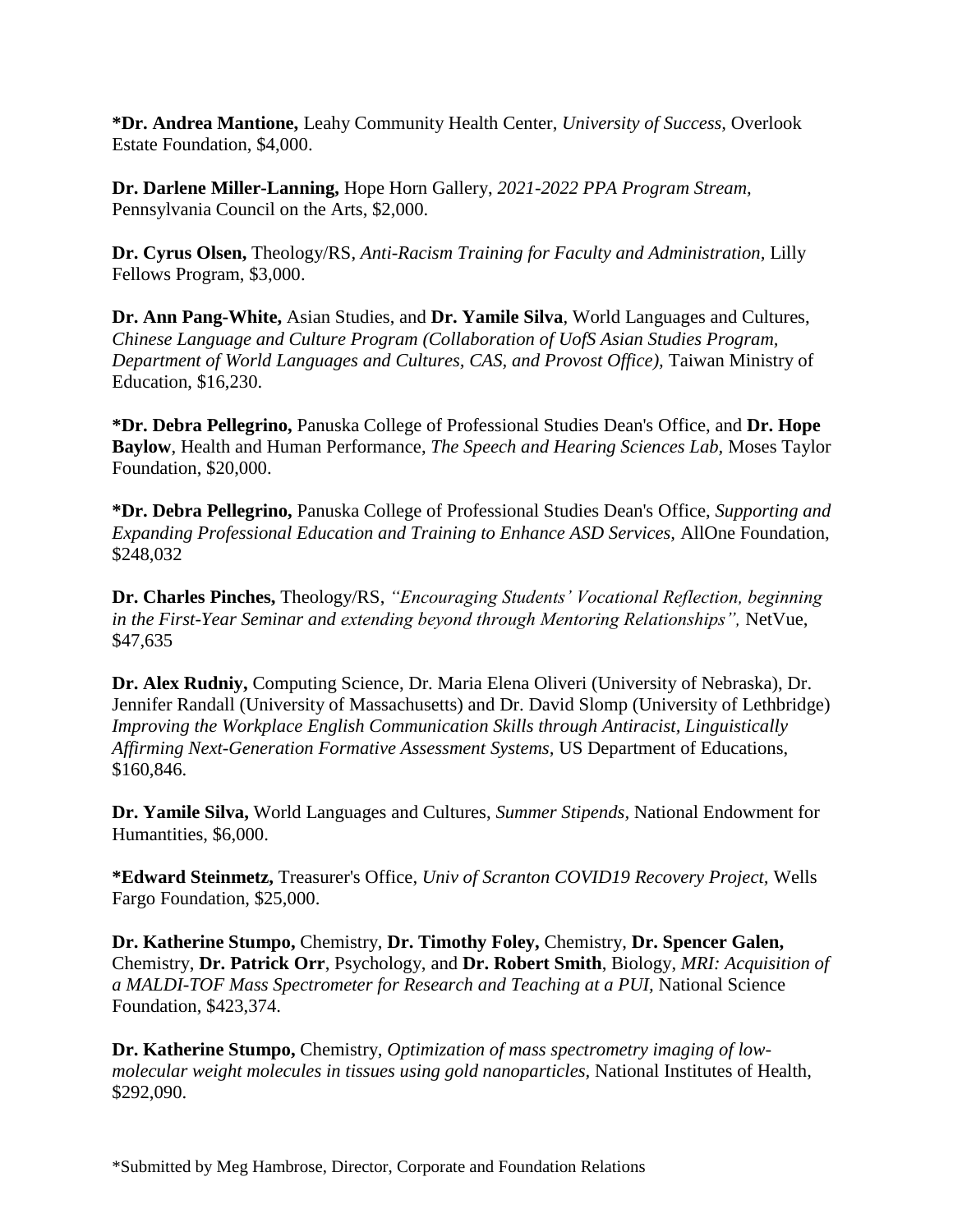**Dr. Katherine Stumpo,** Chemistry, *The Utility of AuNPs for Mass Spectrometry Imaging,* American Society for Mass Spectrometry, \$20,000.

**\*Pat Vaccaro,** Center for Service & Social Justice, *We Care Wednesday Program,* Robert H. Spitz Foundation, \$5,000.

**\*Pat Vaccaro,** Center for Service & Social Justice, *We Care Wednesday Program,* Scranton Area Foundation, \$8,943.

**\*Dr. Janice Voltzow,** Biology, *Excellence in STEM,* PPL Foundation, \$23,839.

**\*Dr. Janice Voltzow,** Biology, *Excellence in STEM,* Sanofi, \$20,000.

**Dr. Margarete Zalon, Dr. Mary Jane DiMattio,** and **Dr. Marian Farrell,** Nursing, *Creating Connection: Increasing Diversity in NEPA's Nursing Workforce,* Health Resources and Services Administration, \$2,141,377.

**Total Amount Over: \$7,594,763**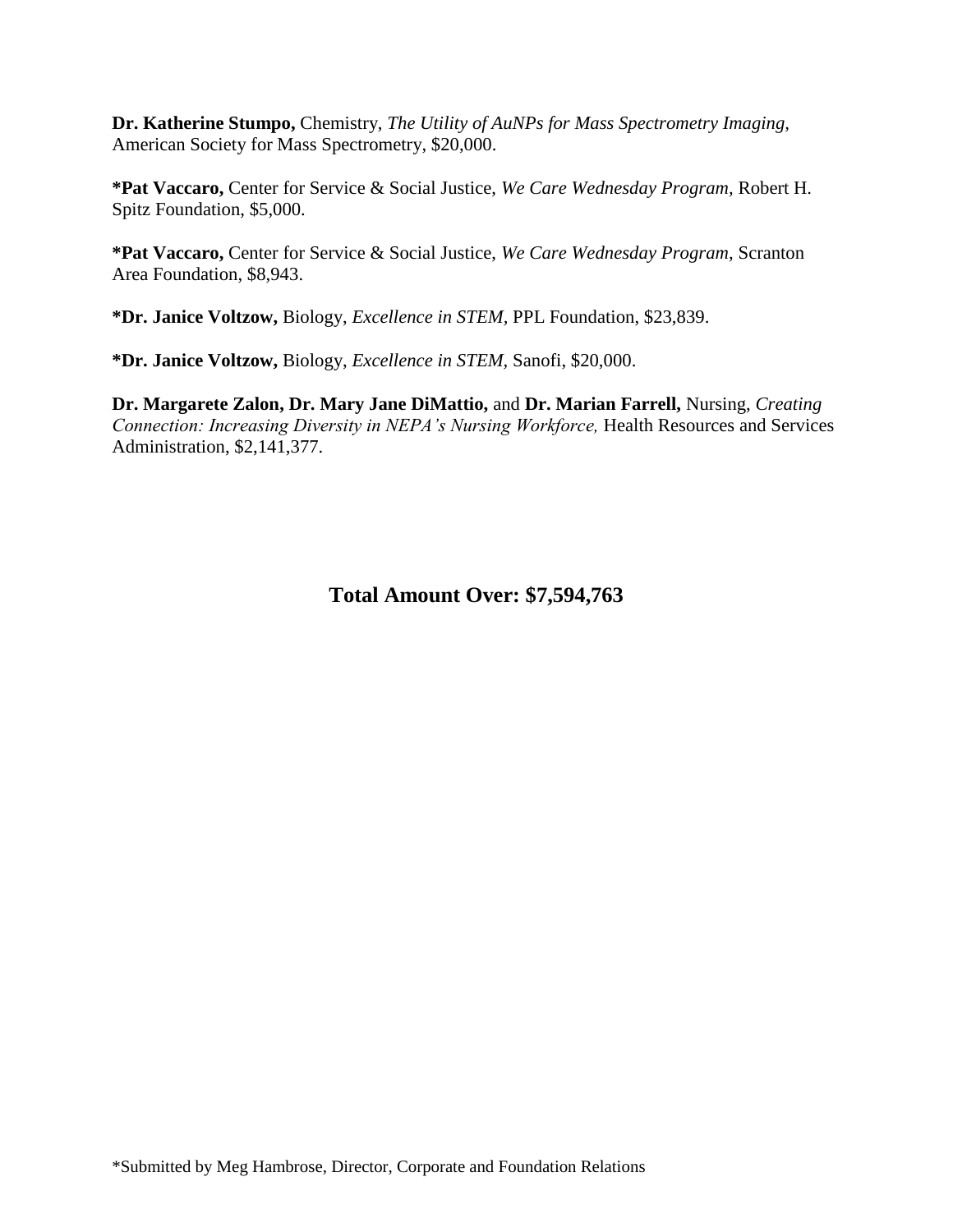## **EXTERNAL PROPOSALS AWARDED**

\***Mary Kay Aston,** Financial Aid, *The James P. Sweeney S. J. Family Outreach Fund,* MetLife Foundation, \$10,000.

\***William Burke,** Financial Aid, *The Donald B. & Dorothy L. Stabler Scholarship Endowment,*  The Donald B. & Dorothy L. Stabler Foundation, \$200,000.

**Dr. Arthur Catino,** Chemistry and **Alexis Curtis** (Undergraduate Student), *Development of a Three-Component Domino Addition/Cyclization Reaction for the Synthesis of Triarylmethanes (TRAMs),* Pennsylvania Academy of Science, \$750.

**Dr. Arthur Catino,** Chemistry and **Kaila Steenback** (Undergraduate Student), *Synthesis of Tetraarylmethanes via the Truce-Smiles Rearrangment,* Pennsylvania Academy of Science, \$750.

**Julie Cohen,** Community Relations, *Scranton's Story, Our Nation's Story,* National Endowment for Humanities, \$152,791.

**\*Julie Cohen,** Community Relations, *Steam Projects for School and Community Groups,* Walmart, \$500.

**Dr. Bryan Crable,** Biology, *Freshwater microbial communities associated with natural debris and the Aquatic Resource for High-Frequency Underwater Research (ARTHUR) at Lake Lacawac Biological Field Station and Environmental Education Center,* Lacawac Sanctuary, \$2,735.

**Dr. Bryan Crable,** Biology, *Physiological heterogeneity of plastic-associated microbial communities in freshwater Lake Lacawac,* National Science Foundation, \$198,265.

**Dr. Michael Fennie, Dr. Arthur Catino** and **Dr. Nicholas Sizemore,** Chemistry, *MRI: Acquisition of a 400 MHz Nuclear Magnetic Resonance (NMR) Spectrometer to Advance Research and Student Research Training at the University of Scranton,* National Science Foundation, \$362,773.

**Dr. Nathaniel Frissell,** Physics/EE, Dr. Phillip Erickson (MIT), and Dr. Travis Atkison (University of Alabama), *Enabling Space Weather Research with Global Scale Amateur Radio Datasets,* NASA, \$481,260.

**Dr. Nathaniel Frissell,** Physics/EE, *CAREER: Amateur Radio as a Tool for Studying Traveling Ionospheric Disturbances and Atmosphere-Ionosphere Coupling,* National Science Foundation, \$616,054.

**Dr. Christopher Hauser,** Philosophy, *Summer PWOL Course Redesign,* Andrew W. Mellon Foundation (through the University of Notre Dame), \$3,999.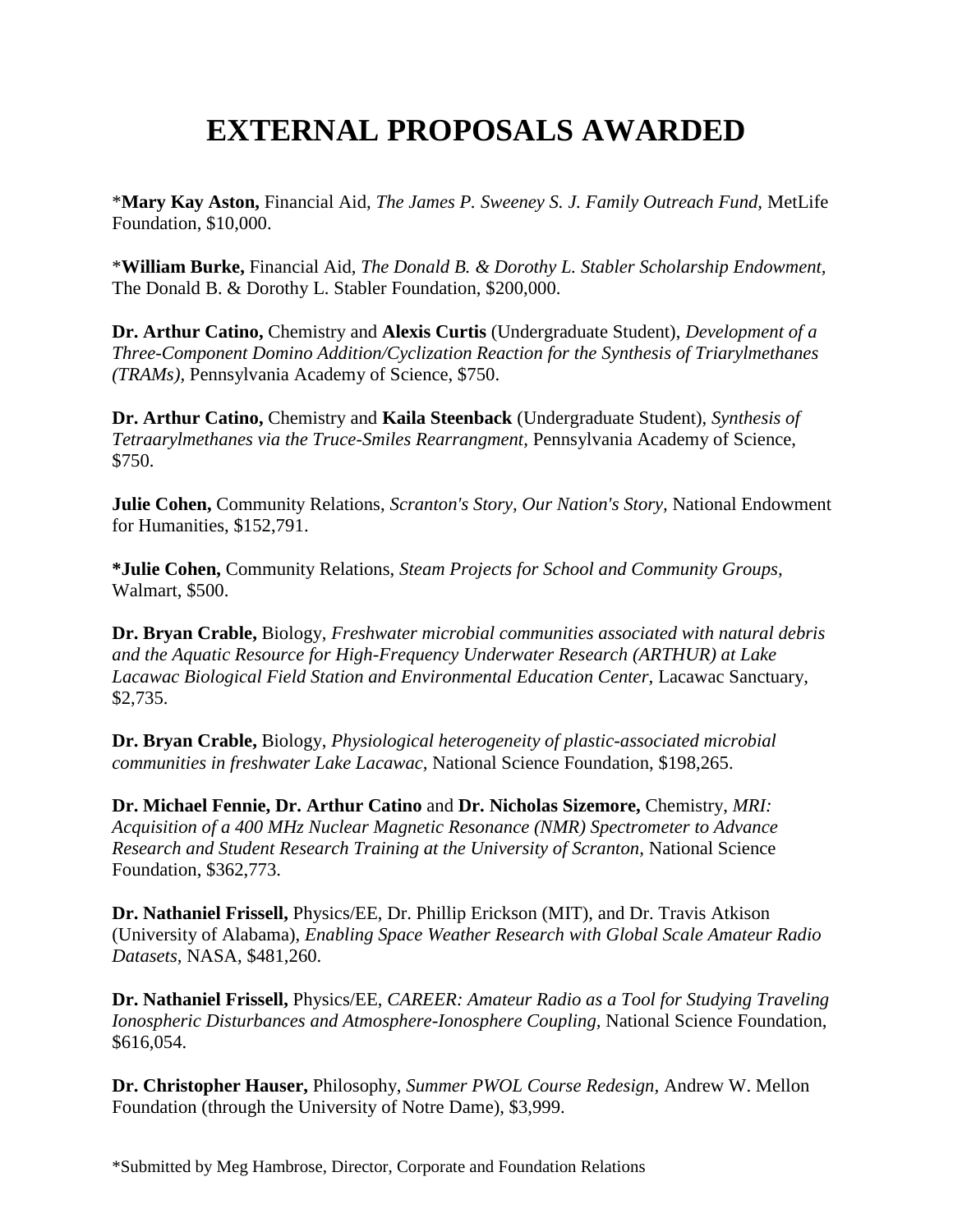**\*Dr. Andrea Mantione,** Leahy Community Health Center, *University of Success,* Charles A. Frueauff Foundation, \$15,000.

**\*Dr. Andrea Mantione,** Leahy Community Health Center, *University of Success,* Overlook Estate Foundation, \$4,000.

**Dr. Darlene Miller-Lanning,** Hope Horn Gallery, *2021-2022 PPA Program Stream,* Pennsylvania Council on the Arts, \$2,000.

**Dr. Cyrus Olsen,** Theology/RS, *Anti-Racism Training for Faculty and Administration,* Lilly Fellows Program, \$3,000.

**Dr. Ann Pang-White,** Asian Studies, and **Dr. Yamile Silva**, World Languages and Cultures, *Chinese Language and Culture Program (Collaboration of UofS Asian Studies Program, Department of World Languages and Cultures, CAS, and Provost Office),* Taiwan Ministry of Education, \$16,230.

**\*Dr. Debra Pellegrino,** Panuska College of Professional Studies Dean's Office, and **Dr. Hope Baylow**, Health and Human Performance, *The Speech and Hearing Sciences Lab,* Moses Taylor Foundation, \$20,000.

**Dr. Charles Pinches,** Theology/RS, *"Encouraging Students' Vocational Reflection, beginning in the First-Year Seminar and extending beyond through Mentoring Relationships",* NetVue, \$47,635

**\*Edward Steinmetz,** Treasurer's Office, *Univ of Scranton COVID19 Recovery Project,* Wells Fargo Foundation, \$10,000.

**\*Pat Vaccaro,** Center for Service & Social Justice, *We Care Wednesday Program,* Robert H. Spitz Foundation, \$2,500.

**\*Pat Vaccaro,** Center for Service & Social Justice, *We Care Wednesday Program,* Scranton Area Foundation, \$2,000.

**\*Dr. Janice Voltzow,** Biology, *Excellence in STEM,* Sanofi, \$20,000.

#### **Total Amount: \$2,172,242**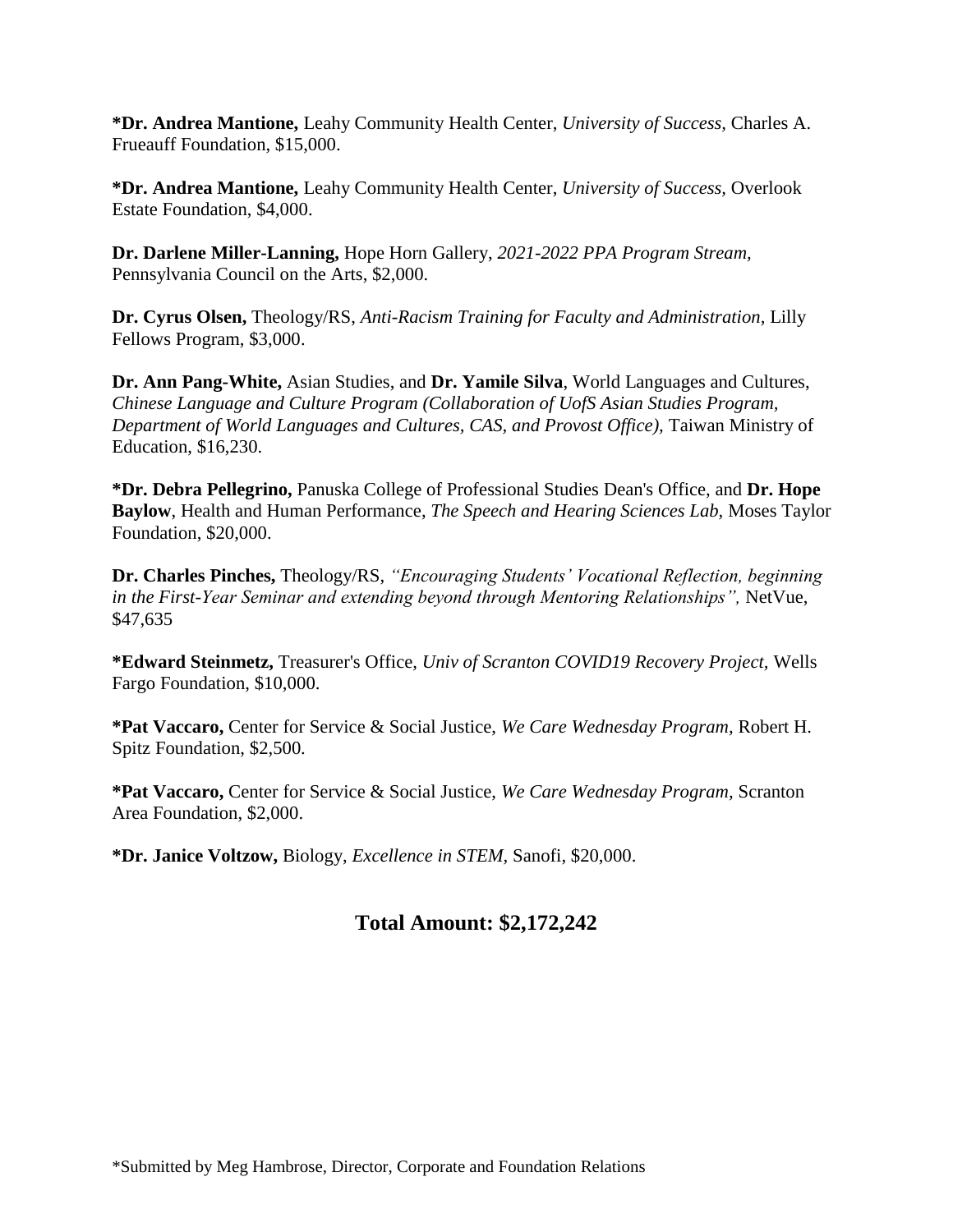#### **FALL 2020 INTERNAL RESEARCH FUNDING AWARDS**

**Dr. Timothy Foley,** Chemistry, *Redox Targeting of Glyceraldehyde-3-Phosphate Dehydrogenase in Cancer Cells,* \$2,000.

**Dr. Joshua Reynolds,** Psychology*, Probing the Accuracy of Profiling: Fire or Smoke?,* \$2,000.

**Dr. Brian Snee,** Communication, *The Lincoln Blitz: Hollywood, WWII & the America First Movement,* \$1,836.40.

**Dr. Katherine Stumpo,** Chemistry, *Mass Spectrometry Research: A study in several parts,*  \$2,000.

**Dr. Lori Walton, Dr. Renee Hakim,** and **Dr. Jennifer Schwartz,** Physical Therapy, *Validation of the Complex Trauma Scale (CTI), International Physical Activity Questionnaire (IPAQ), SF-12, Cohen Hoberman's Inventory of Physical Symptoms (CHIPS) and the Perceived Stress Scale (PSS) in Swahili and Nepali Language for Use in Refugee Populations,* \$3,000.

**Total Amount: \$10,836.40**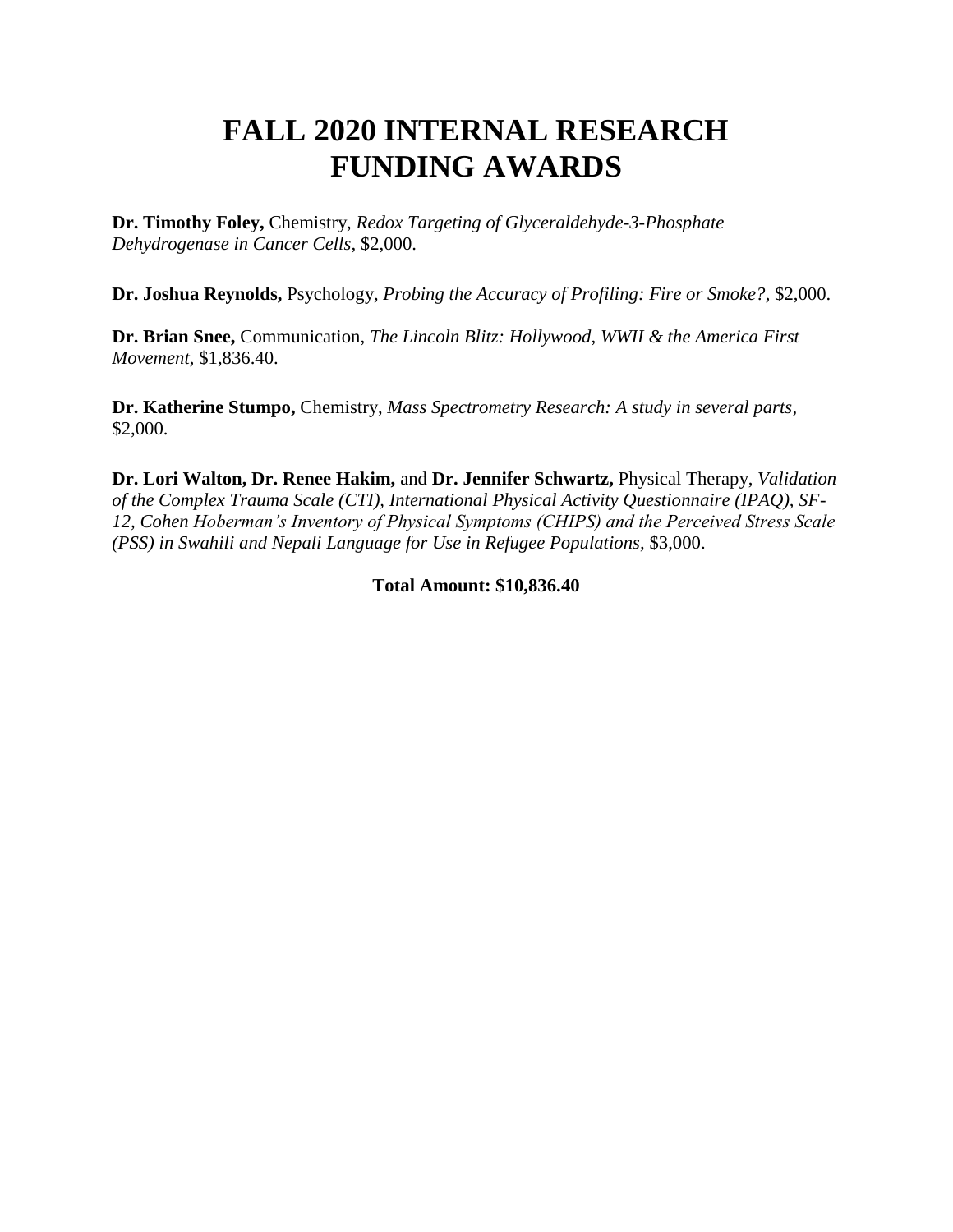## **SPRING 2021 INTERNAL RESEARCH FUNDING AWARDS**

**Dr. Ashley Driver,** Biology, *Establishing a CRISPR pipeline to characterize the role of cholesterol biosynthesis enzymes in mammalian cells,* \$2,000.

**Dr. Vincent Farallo,** Biology, *Physiological and Behavioral Ecology of Plethodontid Salamanders,* \$2,000.

**Dr. Spencer Gallen,** Biology, *A deep-sequencing approach to understanding wildlife disease prevalence and diversity in the eastern United States,* \$2,000.

**Dr. Ozgur Isil, Dr. Rose Sebastianelli,** and **Dr. Nabil Tamimi,** Operations and Analytics, *Drivers of Firms' Climate Change Responsiveness: Assessing Regulatory and Physical Risks,*  \$3,000.

**Dr. Michael Kelley,** Counseling and Human Services, *Modeling Autism Interventions Using Amazon's Mechanical Turk,* \$1,800.

**Dr. Gary Kwiecinski,** Biology, *Effects of Prescribed Burns on Bat Activity at Lackawanna State Park,* \$2,000.

**Dr. Joseph Pellegrino,** Health and Human Performance, *Efficacy of a health and wellness app in college students,* \$2,000.

**Dr. Meghan Rich,** Sociology/CJ & Criminology, *Arts and Culture Neighborhood Theming in New Orleans: Post-Pandemic,* \$2,000.

**Dr. Anne Royer,** Biology, *Developing markers for tracking sex-specific mating and dispersal patterns in NEPA rattlesnakes,* \$1,956.

**Dr. Yamile Silva,** World Languages and Cultures, *A Critical Edition of Dominican Writer Abigail Mejíta's Transatlantic Journalism,* \$2,000.

**Dr. Jong-Hyun Son,** Biology, *The olfactory-mediated anxiety-like behavior by habenular nuclei in adult zebrafish,* \$2,000.

**Prof. Patricia Wisniewski,** Occupational Therapy, *A Project-based Learning Approach to Community-based Learning: Action Research to Explore Transformative Change in 1st Year Occupational Therapy Students Awareness about Contextual Barriers, Occupational Justice, and Advocating for Community Health and Wellness,* \$606.

**Dr. Patricia Wright** and **Dr. Marian Farrell,** Nursing, *Parental bereavement in older age,*  \$3,000.

**Total Amount: \$26,362**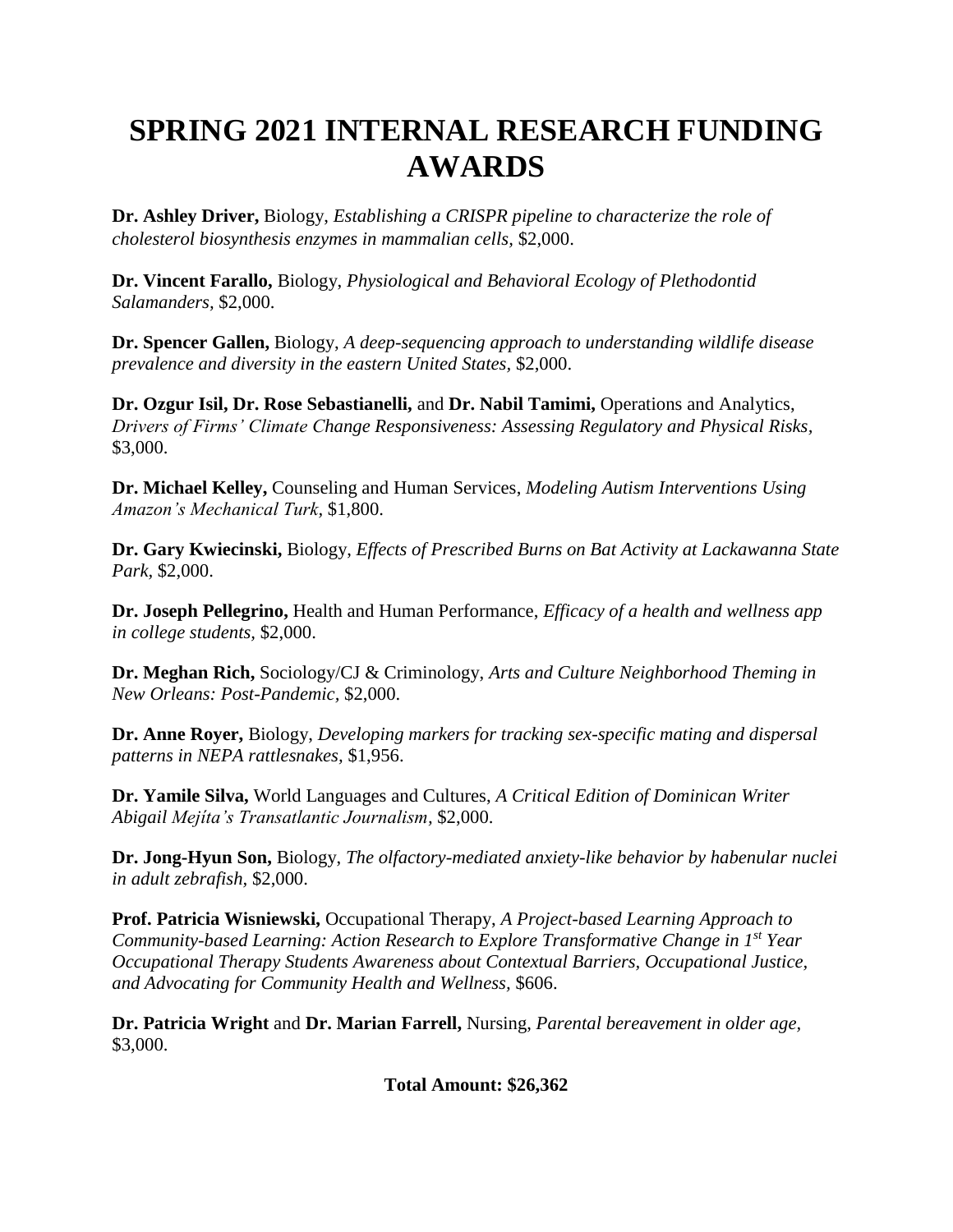#### **PRESIDENT'S FELLOWSHIP FOR SUMMER RESEARCH AWARDS 2020**

**Danielle Cook**, *Parent/Child Play,* \$5,000. Faculty Mentor: **Dr. Emily Hopkins,** Psychology

**Charles Dominick**, *The effects of a high-fat diet on acetylcholine esterase during the central nervous system (CNS) development,* \$5,000. Faculty Mentor: **Dr. Jong-Hyun Son,** Biology

**Giovanni Gunawan**, *Biochemical and Behavioral Effects of Prenatal Acetaminophen Exposure in C57Bl/6 Mice,* \$5,000. Faculty Mentor: **Dr. Patrick Orr,** Psychology

**Margaret McGrath**, *Studying the Effects of Ambient Light at Night (ALAN) on the Natural Rhythmicity of Glucocorticoids,* \$5,000. Faculty Mentor: **Dr. Christopher Howey,** Biology

**Mahad Muhammad**, *The Effects of Tylenol on Cortical and Trabecular Bone Quantity and Morphology in Adolescent Mole Mice,* \$5,000*.* Faculty Mentor: **Dr. Maria Squire,** Biology

**Katia Ramirez**, *Bilingual Edition of Abigail Mejia's work,* \$5,000. Faculty Mentor: **Dr. Yamile Silva,** World Languages and Cultures

**Jake Selingo**, *Synthesis of Chiral Tetraarylmethanes,* \$5,000. Faculty Mentor: **Dr. Arthur Catino,** Chemistry

**Richard Terranova**, *The effects of social isolation on axonal pruning in the mushroom bodies of the ant "Pheidole dentata",* \$5,000. Faculty Mentor: **Dr. Marc Seid,** Biology

**Cara Webster**, *Army ant raiding as a learning tool for bat foraging behavior,* \$5,000. Faculty Mentor: **Dr. Marc Seid,** Biology

**Sarah White**, *Testing maintenance of divergent "M. ringens" life histories with morphological differences, resource allocation, and inbreeding depression,* \$5,000. Faculty Mentor: **Dr. Anne Royer,** Biology

#### **Total Amount: \$50,000**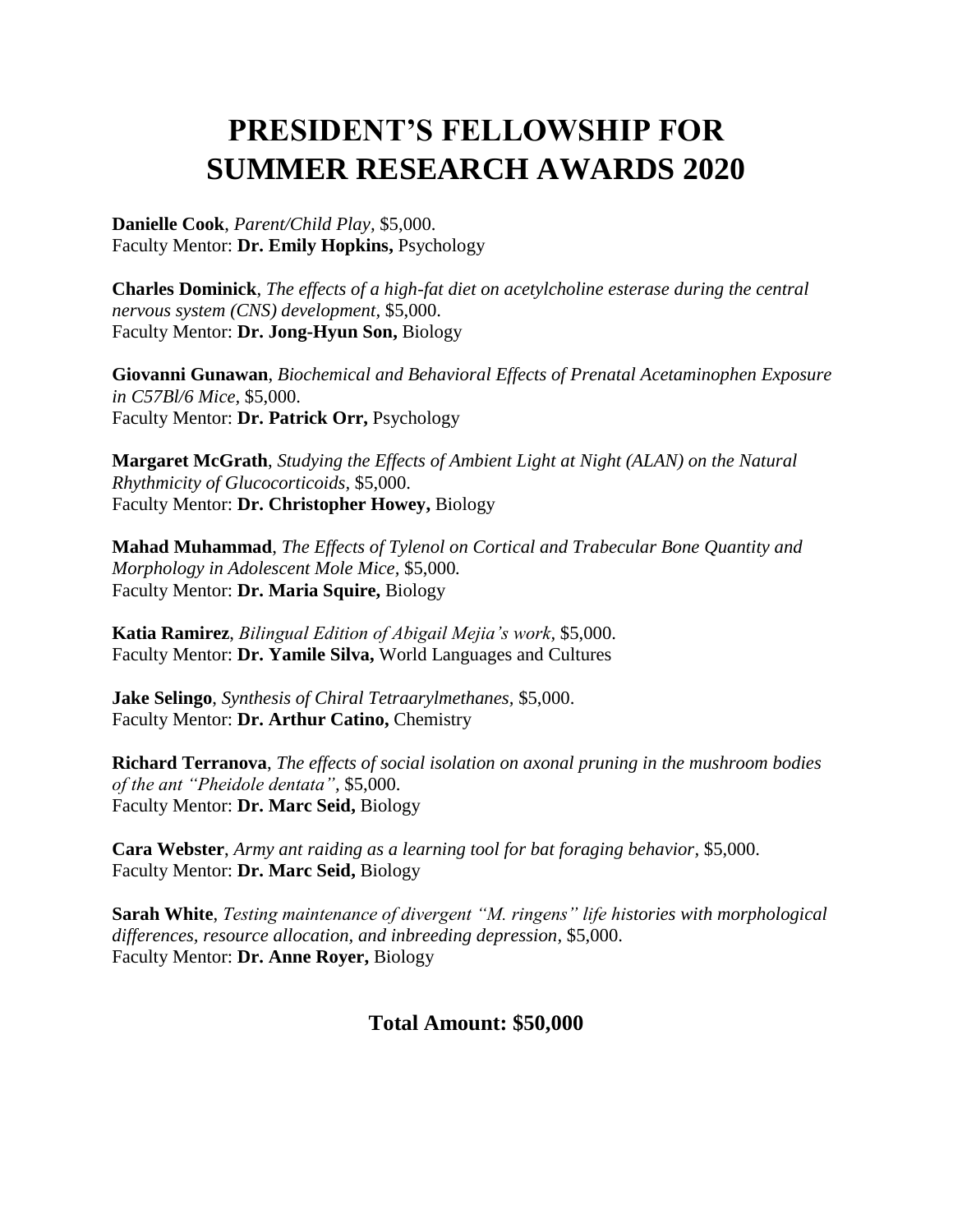### **RESEARCH AS HIGH IMPACT PRACTICE (rHIP) AWARDS 2020-2021**

**Tommy Baran**, *Investigations into nootripic-modulated learning and memory in Procambarus clarkii,* \$490 Faculty Mentor: **Dr. Robert Waldeck,** Biology

**Thomas Elias, John Nelson, James Lanning,** and **Shaaf Sarwar**, *Measuring and Modeling Photon Diffusion in Wax,* \$500 Faculty Mentor: **Dr. Declan Mulhall,** Physicss/EE

**Amanda Gereza**, *Axon midline pathfinding after exposure to fluoxetine in a developing vertebrate brain,* \$500 Faculty Mentor: **Dr. Jong-Hyun Son,** Biology

**Mia Gianello**, *Application of Mass Spectrometry Imaging on New Organs of Interest,* \$500 Faculty Mentor: **Dr. Katherine Stumpo,** Chemistry

**Devin Haas**, *Dynamics of a Quantum Bouncer on an Inclined with Arbitrary Angle*, \$500 Faculty Mentor: **Dr. Juan Serna,** Physics/EE

**Isaiah Harris**, *Analysis of Neurotransmitters and Lipids Using Mass Spectrometry,* \$500 Faculty Mentor: **Dr. Katherine Stumpo,** Chemistry

**Isaiah Livelsberger**, *International Disorder: The Transition from Consensus to Unilateralism and Its Implications on an Increasingly Interdependent World*, \$420 Faculty Mentor: **Dr. Daniel Sweeney, S.J.,** Political Science

**Laura Elizabeth Miller**, *Observation of Bacteriophage Transfer in Ants Through Trophallaxis,* \$500 Faculty Mentor: **Dr. Marc Seid,** Biology

**Joshua Rudolph**, *Film, Philosophy and The Frankfurt School*, \$250 Faculty Mentor: **Dr. Andrew LaZella,** Philosophy

**Madison Schmerder***, The Effect of Dopamine on the Regeneration of Spinal Cord Motor Neurons in a Developing Zebrafish Brain*, \$500 Faculty Mentor: **Dr. Jong-Hyun Son,** Biology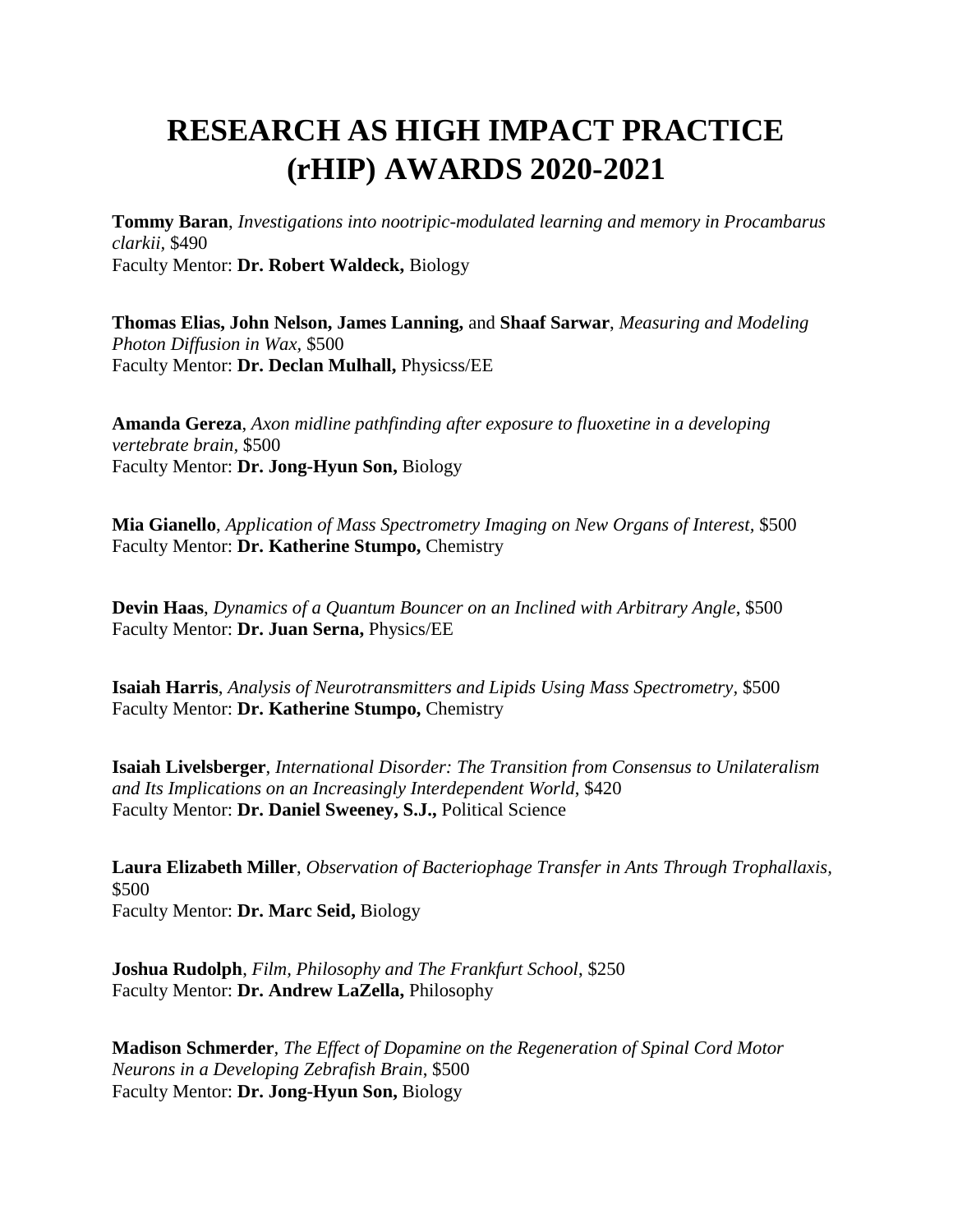**Jacob Shomali**, *Effects of Fluoxetine Exposure on Neurobiology and Behavior in the ant Camponotus floridanus,* \$500 Faculty Mentor: **Dr. Marc Seid,** Biology

**Ashley Spencer**, *Antimicrobial Effects of Local Pennsylvania Honey on Several Species of Opportunistic Pathogens,* \$500 Faculty Mentor: **Dr. Bryan Crable,** Biology

**Gregory Venuto**, *The effects of caffeine on motivation to build ant colonies*, \$500 Faculty Mentor: **Dr. Marc Seid,** Biology

**Erin Welby**, *The Effects of Cholinergic Nervous System on the Development of Spontaneous Alternation Behavior (SAB) in Zebrafish larvae*, \$500 Faculty Mentor: **Dr. Jong-Hyun Son**, Biology

#### **Total Amount: \$6,660**